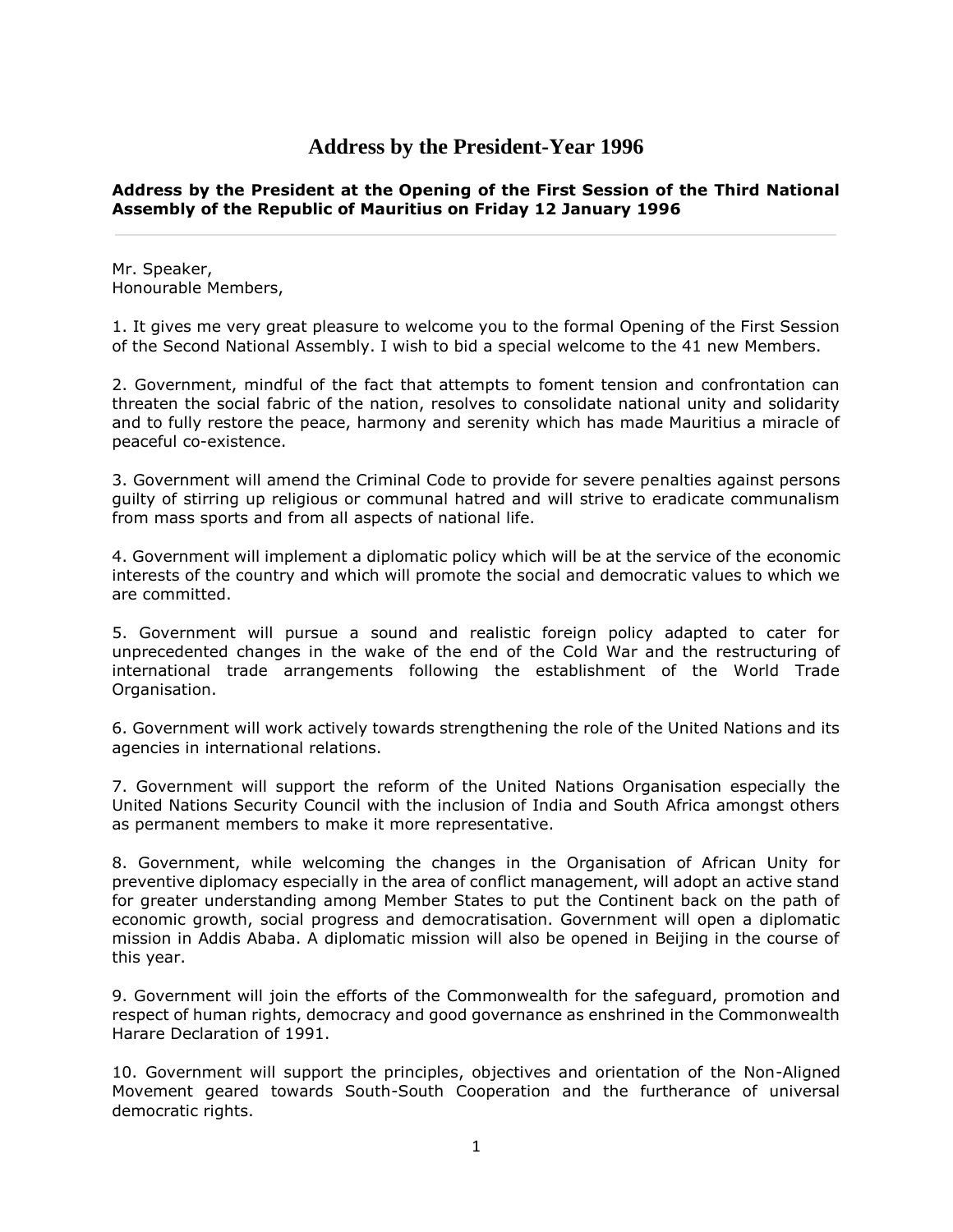11. Government will contribute to the enhancement of the political dimension of "la Francophonie".

12. Government welcomes the positive development in the Middle East through the Peace Accord in Washington signed by the Palestine Liberalisation Organisation and Israel and will encourage all efforts for enduring peace and stability in the area where the rights of all parties concerned are safeguarded.

13. Government will work towards the strengthening of our links within regional groupings such as the Indian Ocean Commission, the Common Market for Eastern and Southern Africa and the Southern African Development Community to which we belong.

14. Government will strengthen our cooperation with the Malagasy Republic and Mozambique and will seek new economic partners, especially in the eastern part of the Indian Ocean.

15. Government will be actively engaged in the materialisation of the Indian Ocean Rim Initiative with Mauritius playing a pivotal role.

16. Government is determined to continue to press for the valid claim of Mauritius on our sovereignty over the Chagos Archipelago and to ensure that the economic resources of the area are exploited for the benefit of our country.

17. Government will also continue discussions with France on our sovereignty over Tromelin Island with a view to achieving an early and satisfactory solution.

#### Honourable Members

18. Government will strive to preserve the vital ACP-EU partnership and work with all members of the ACP Group of countries in the search for a new and equitable deal with the European Union beyond the life of the LOME IV Convention.

#### Honourable Members

19. Government strongly affirms its commitments to the goals of a fair, tolerant and democratic Mauritius.

20. Government will ensure that the principle of separation of powers and the independence of the judiciary are strictly adhered to.

21. Government will amend the Constitution, the Representation of the People Act and related legislation to guarantee really free and fair elections.

22. Government will see to it that the National Assembly is able to discharge fully its responsibility towards the nation. The Constitution will be amended to give the Assembly the possibility of choosing the Speaker either from its Members or from outside the Assembly.

23. The Standing Orders of the Assembly will be reviewed to enable Members to play a full and effective role in the business of Parliament. Government will introduce an Anti-Defection Bill to render illegal the crossing of the floor by Members of the National Assembly. The legislation relating to pension rights of Ministers and members of Parliament will be reviewed.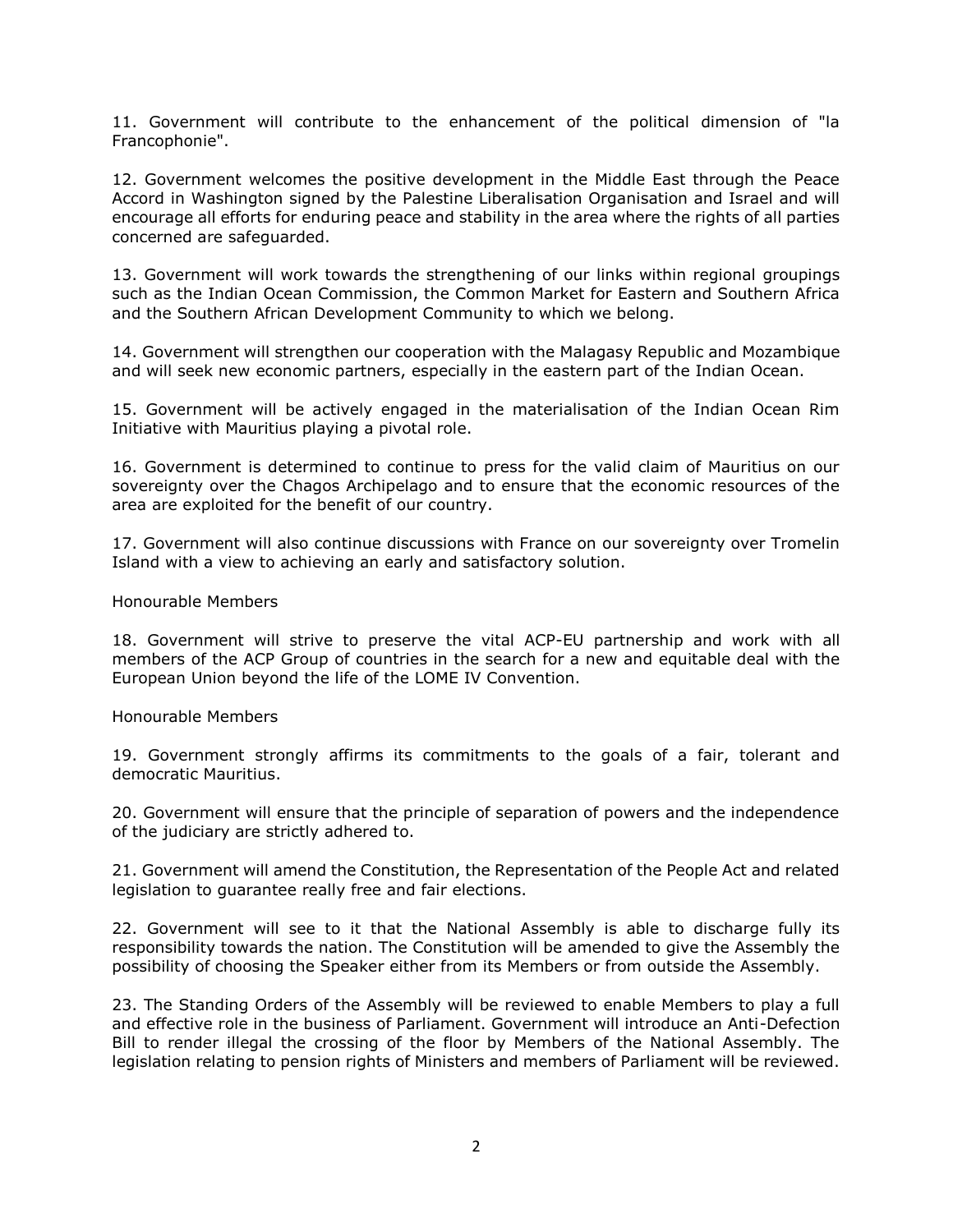24. Government is committed to the creation of a Second Chamber of Parliament to permit more thorough scrutiny of proposed legislation, to bring people of expertise and experience into the debate and to allow better participation of the community in the legislative process. Government will shortly publish a White Paper containing preliminary proposals for this important reform.

25. Government will review the functions of the Offices of the President and Vice-President of the Republic in the light of the creation of a new bicameral Parliament.

26. The functions of the Law Reform Commission will be reviewed to give it adequate operational capacity.

27. In the context of greater responsibilities falling on Ministers and the need to ensure quick and efficient decision-making, Government will propose the appointment of Junior Ministers. The posts of Parliamentary Private Secretaries will be abolished and all Members of Parliament will be given the opportunity to contribute fully to the development of their constituencies.

28. Government is anxious to ensure that Mauritius is a modern democracy, which protects and provides equal rights and opportunities for all its citizens. Government will bring forward legislation to implement a policy, subject only to appropriate exceptions, of equal opportunity in employment and education. It will create an Equal Opportunities Commission to eradicate discriminatory practices in employment.

29. Government is committed to promoting changes in our law, institutions and attitudes so as to remove remaining barriers to the upliftment of women in all walks of life. A Sex Discrimination Act and legislation to protect the rights of women at the workplace will be introduced. Special efforts will be made to promote gender awareness in all sectors of our society and to introduce the concept of gender planning in policy-making, generally.

30. The functioning of the Public Service Commission will be reviewed and a right of appeal against its decisions with less cumbersome procedures will be provided for.

31. Government will also strive to find a solution to the issue of the Muslim Personal Law through dialogue and concertation.

32. Government is concerned with the influence of private political funding on political parties and its potential effect on the decision-making process. In this context, Government will initiate discussions with all appropriate bodies in order to explore the possibility of political parties being funded by government contributions and hence being guaranteed financial independence in their political orientations, subject to complete transparency and public auditing of political parties' accounts.

33. Government firmly believes that an independent judiciary is one of the pillars of democracy. Government will provide appropriate funding to the Judiciary in order to increase the number of magistrates, improve the conditions of service of judges, magistrates and judicial personnel, modernise the administration of the courts and create new institutions such as the Family Court and a Small Claim Tribunal. In order to democratise access to justice, Government will create a service of legal assistance through citizens Advice Bureaus and will revise the system of legal aid. A Presidential Commission chaired by a retired judge of the Supreme Court will be appointed to review the administration of justice and the training of judicial and quasi-judicial personnel.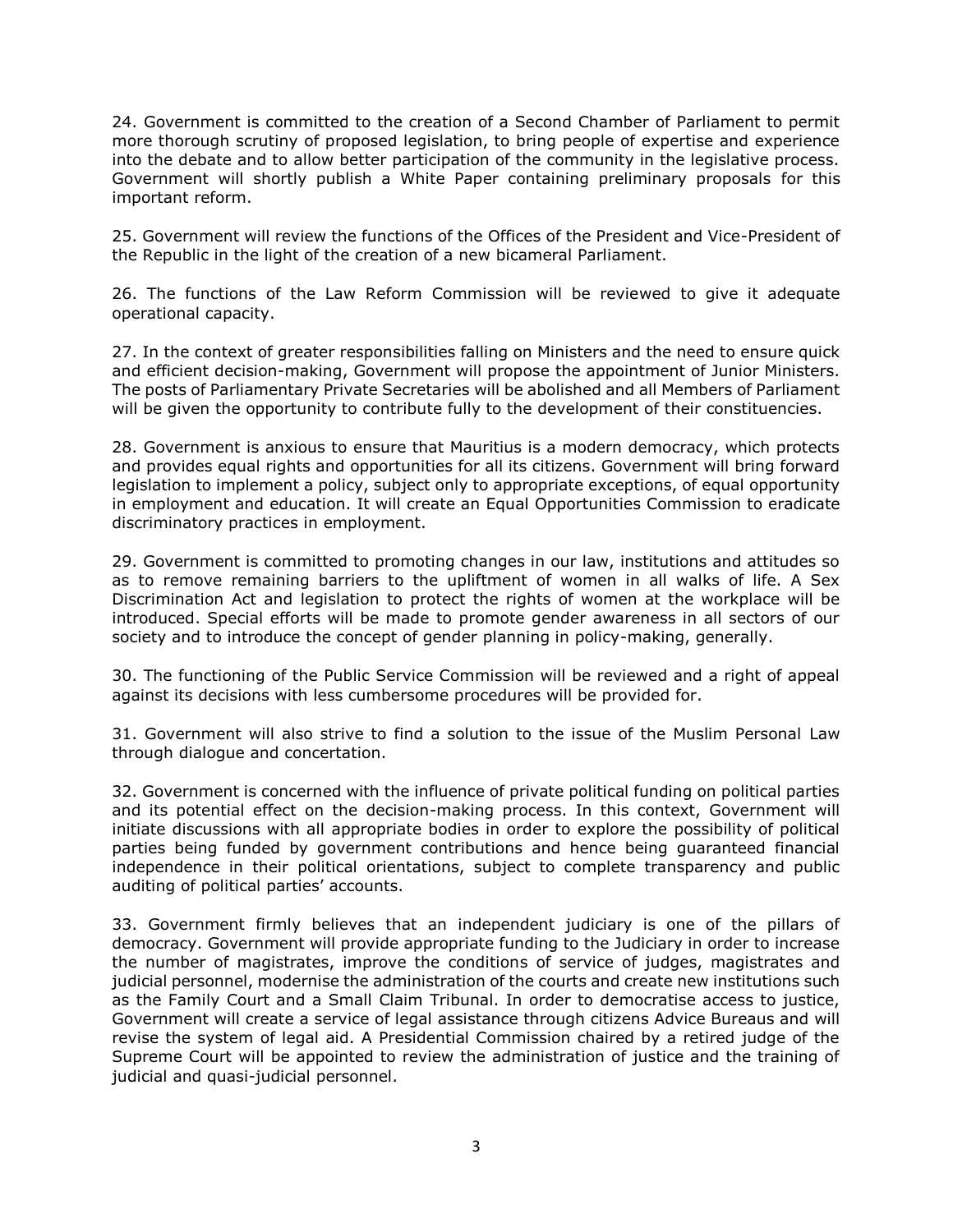34. The Police Force will be modernised and properly equipped to enable it to fully shoulder its responsibility of maintaining law and order.

35. A National Intelligence Unit (NIU) Act will be passed to establish an acceptable framework within which the Unit will be called to operate. In the same context, a Police and Criminal Evidence Act will be passed.

36. A Police Complaints Board, with adequate resources and operating independently of the Police Force will be created. A training programme for police officers of all grades to improve the image of the police will be implemented.

37. Government will give special priority to combat fraud and corruption. Among measures to attain this end, Government will adopt a Prevention of Corruption Act, and will set up an Anti-Corruption Commission and will examine the possibility of creating an Anti-Corruption Division of the Supreme Court to expedite cases involving fraud and corruption.

38. The Declaration of Assets Act will be replaced by a new legislation providing for Members of the National Assembly, members of local authorities, designated civil servants, directors and high officials of parastatal bodies and private companies set up with public funds, their spouses and minor children, to declare their assets at regular intervals.

39. Legislation enabling the seizure of properties of those who have enriched themselves through fraud and corruption will be passed.

40. Government is fully aware of the urgent need to tackle the problem of dangerous drugs in Mauritius. Government will ensure an integrated policy approach based on prevention, repression and rehabilitation.

41. A Narcotics Bureau will be created to supervise organisations engaged in the fight against drugs. The policy of prevention will be based on special efforts in high-risk geographical areas and towards vulnerable segments of the population. The school going population will be better sensitised to the ill-effects and dangers of drug addiction.

42. The law against drug offenders will be revised to strengthen the preventive aspect of the fight against drugs. This new legislation will respect the fundamental rights of individuals while enabling an effective fight against crime. The anti-Drug and Smuggling Unit of the Police Department will be re-organised. It will be provided with specialised manpower and all necessary equipment. Greater emphasis will be laid on rehabilitation of drug addicts. The Trust Fund for Rehabilitation of Drug Addicts will be completely re-organised.

43. Government will introduce a new Prevention of Money Laundering Bill, which will be in line with the recommendations of the International Financial Action Task Force. This Bill will be an effective tool in combating drug trafficking as well as projecting a clean and credible image of our financial services centre.

## Honourable Members

44. Government will amend the MBC Act to make the MBC an independent, professional, creative and credible public service organisation.

45. Government is committed to the policy of liberalisation of broadcasting, which will strengthen our democratic framework and allow pluralistic expression of views. Government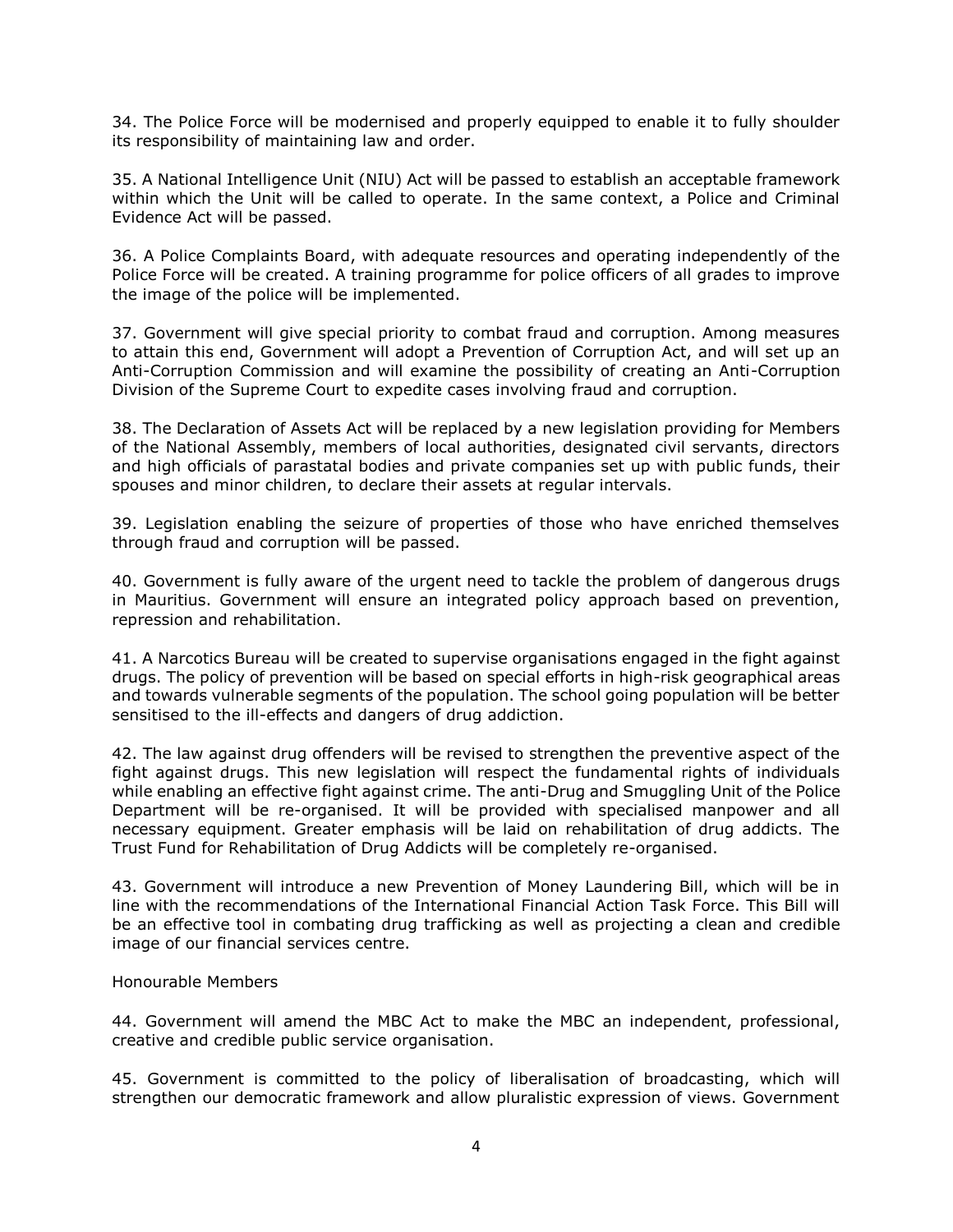will create an Independent Broadcasting Authority, which will allocate frequencies, ensure impartiality of operators towards all shades of opinion and ensure the quality and diversity of programmes. Government will make adequate provision to prevent any unhealthy concentration of control or ownership of the media.

46. Changes will be brought to the Media Trust and adequate resources will be provided to enable it to function effectively and promote the training of local journalists in the attainment of higher professional standards.

#### Honourable Members

47. Government is concerned that in the new world trade environment our priority must be to enhance our capacity to stand and win against the strongest international competitors. Government's economic approach is rooted in the belief that a strong and flourishing economy demands a strong and just society. A prosperous private sector and an efficient public service constitute the cornerstone of a modern and thriving economy.

48. Government will adopt a stable and consistent approach to economic policy making. It will establish a robust and firm framework of monetary and fiscal discipline for sustainable long-term growth. Government will maintain an inflation target alongside a medium-term objective to raise the trend rate of economic growth. Monetary and fiscal policies will ensure that inflation remains within its target range. The Bank of Mauritius Act will be reviewed to allow the Bank to carry out its functions in an open and accountable manner.

49. Government will soon publish a full and comprehensive review of the state of the public finances along with the latest available figures of the country's national accounts and the state of the economy generally. The pre-electoral promise of the former Government of granting a 15-per-cent increase to the public service will be disposed of against this background.

50. A fiscal Responsibility Bill will be presented in the National Assembly making provision for a judicious use of Government's public finances and outlawing pre-electoral abuses by outgoing Governments.

51. Government will publish its medium-term financial strategy as an indication of its orientation. Government will also publish regular and timely information on fiscal performance and on the balance of payments.

52. Government is concerned at the lack of buoyancy in the tax system, which has resulted in major revenue shortfalls. Government will examine options for a further reform of the tax system. A White Paper on the subject will be published.

53. Government will ensure greater coherence in the economic performance and management of all enterprises in the public sector irrespective of legal status. A Public Enterprise Division will be created in the Ministry of Finance to issue guidelines, establish targets and monitor performance. In this context, Government proposes to review and streamline its representations on Boards and Committees to make them more pro-active, results-oriented and efficient.

54. To root out waste and inefficiency, a National Audit Commission will be set up to make all such enterprises accountable to Parliament in the utilisation made of public funds.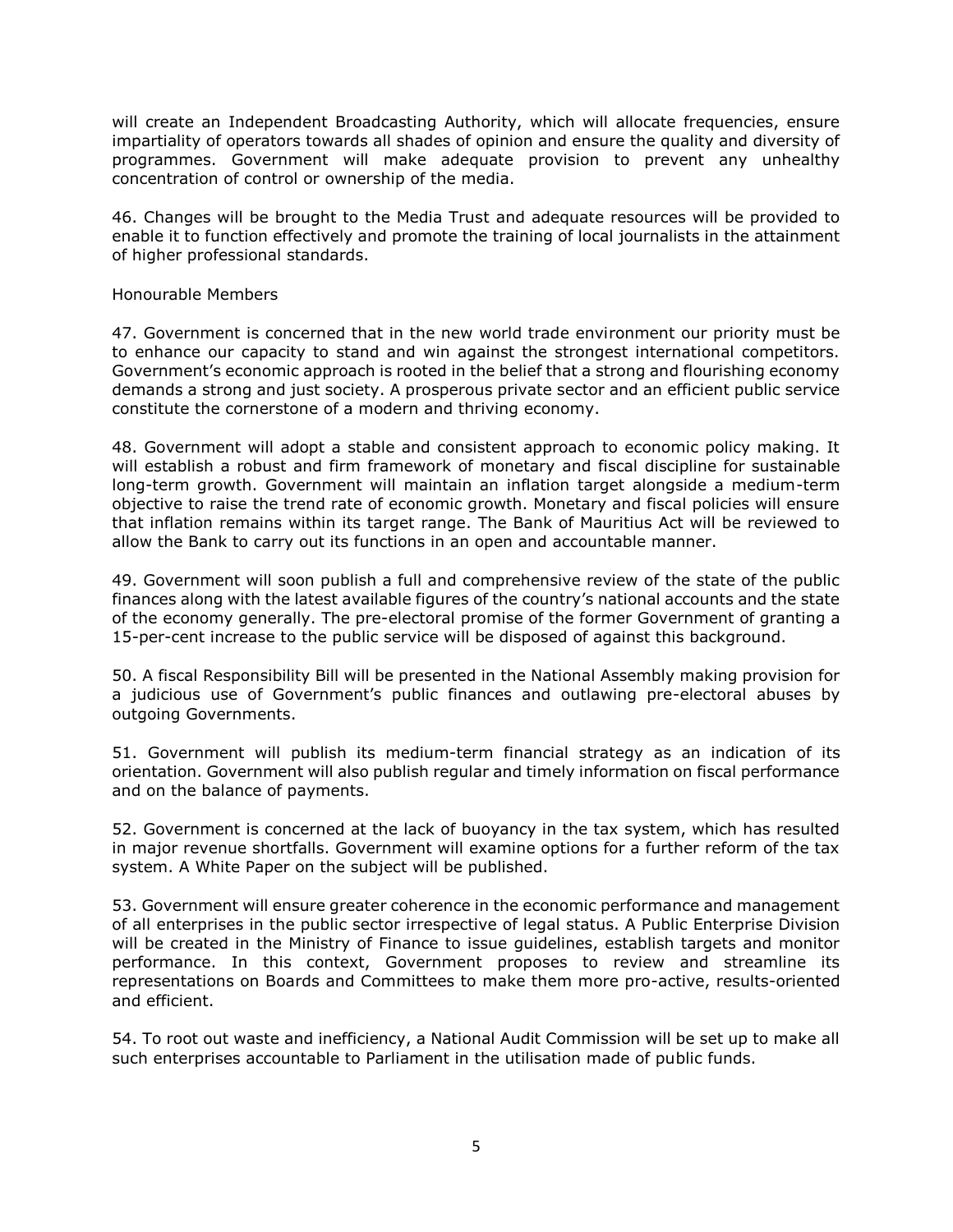55. Government will further integrate the national economy with the world economy in order that we may benefit from the new opportunities inherent in the new trade provisions following the establishment of the World Trade Organisation. To this end, Government will adopt fiscal, trade, tariff and monetary policies that are in conformity with the prevailing best practice in competitive countries.

56. Government is committed to modernize and upgrade the public service to make it more responsive to the needs of the economy and the aspirations of the people. In this context, appropriate measures will be taken to improve managerial efficiency and effectiveness in the public sector.

57. Government is further committed to provide training to all officers at all levels to help them enhance their performance. The Mauritius Institute of Public Administration and Management will become operational soon and Government will ensure that it is sufficiently equipped to meet the training needs of the public sector.

58. Government will place greater emphasis on building institutional capacity to strengthen policy analysis and evaluation in the public sector. In this context a Central Policy Analysis and Evaluation Unit will be set up.

59. Government will review the performance of the 1992-94 National Development Plan. Work will be initiated on a new National Development Plan together with a rolling Public Sector Investment Programme, which will be better integrated with the annual capital budget.

60. More detailed work on the National Long-Term Perspective Study (NLTPS) which outlines the vision of Mauritius for the year 2020 will be undertaken.

61. Government is strongly committed to promote investment in industry, in skills development and in the upgrading of social and economic infrastructure. Government will play a crucial role as a partner, coordinator and catalyst in encouraging an investment culture.

62. Government is aware that the people's aspirations for rising standards of living have to be continuously matched by higher productivity and efficiency if the country is to hold its rank in the increasingly competitive international environment.

63. In this context, Government will review the pay and wage determination machinery. A White Paper on the subject will be published in the light of recommendations to be made by the National Economic Development Council, which will be empowered to make proposals on the subject.

64. Government will play fully its role of facilitator and economic regulator and will ensure a fairer distribution of income and a better quality of life.

## Honourable Members

65. The structural problems of the sugar industry require a new policy in that sector. Government will encourage the modernisation of the sugar industry and a more rational use of land resources while ensuring that the interests of planters and workers are fully protected. The existing set-up of the Sugar Insurance Fund Board (SIFB) will be restructured to provide an improved service to the planting community. Agricultural diversification as well as milk and meat production will be encouraged through research and the application of new technology. An Agricultural Products Export Promotion Council will be set up.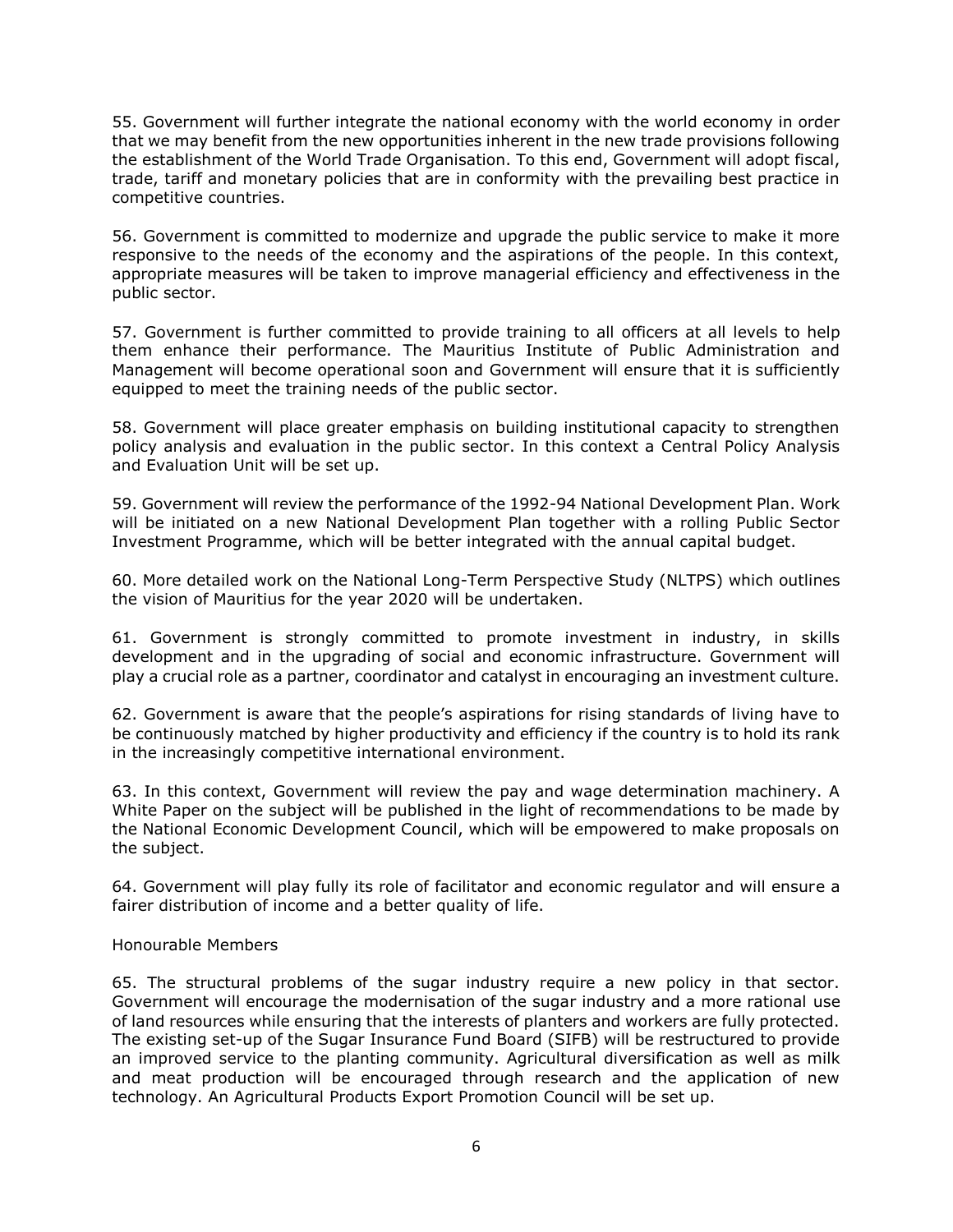66. Special attention will be given to the fishing industry. An assessment of past effort to identify and tap existing marine resources will be carried out and an Action Plan for the next decade will be drawn up. Measures to ensure the modernisation of the industry - having regard more specially to bank and lagoon fishing, aquaculture, handling and processing of fish as well as regional co-operation - will be adopted. Measure will also be taken to alleviate the hardship faced by fishermen and to encourage them to acquire the necessary skills and equipment for outer-lagoon fishing.

67. The Co-operative Sector will be given a new impetus and a different social dimension with a view to helping the co-operative community in improving and diversifying its production and marketing processes. The emphasis will be on professionalism and necessary institutional support will be provided by Government. Government is pre-occupied with the situation at the MCCB Ltd. and timely and appropriate measures will be taken to safeguard the interests of the Bank and depositors.

## Honourable Members

68. Government is fully conscious of the need to make urgent reforms necessary to ensure the continued growth of the manufacturing sector. The ultimate objective or Government is to create a modern, flexible, adaptable and more productive industrial sector, which will help the integration of domestic and export manufacturing.

69. In order to increase the flow of direct foreign investment, Government will take necessary steps to eliminate administrative red tape and streamline procedures for investment approval and new business start-ups. Government will enact a consolidated investment code and establish a Board of Investment for processing all inward investment.

70. An aggressive promotion of the label "Made in Mauritius" will be undertaken to project a better image overseas of Mauritius and all Mauritian products and services generally.

71. The textiles and garments sub-sector will be encouraged to move up-market. Diversification of our sources of investments, markets and products will constitute the cornerstone of Government's policy for furthering industrialisation. Government will take necessary steps to ensure that design, technical, managerial and financial skills are available to meet the requirements of existing and new entrepreneurs.

72. Government is aware that the tourism industry is destined to become the world's major industry by the year 2000. Government's policy in the tourism sector will be based, in priority, on high-spending tourism and low environmental impact and will promote Mauritius as an exclusive holiday resort. Schemes will be devised to encourage the upgrading of the standard of service and of infrastructure in all categories of establishments.

73. A Master Plan for tourism development which will set specific long-term strategic plans for the sound development of the sector at the national level will be elaborated.

74. A Mauritius Tourism Promotion Authority responsible for management, marketing and technical capacity building will be set up. The organisation of major world events with high media exposure as well as development or rural, cultural and eco-tourism will also be undertaken.

75. Air Access policy will be given a new orientation to ensure easy access to and from Mauritius without adverse impact on the profitability of the national carrier. Existing airline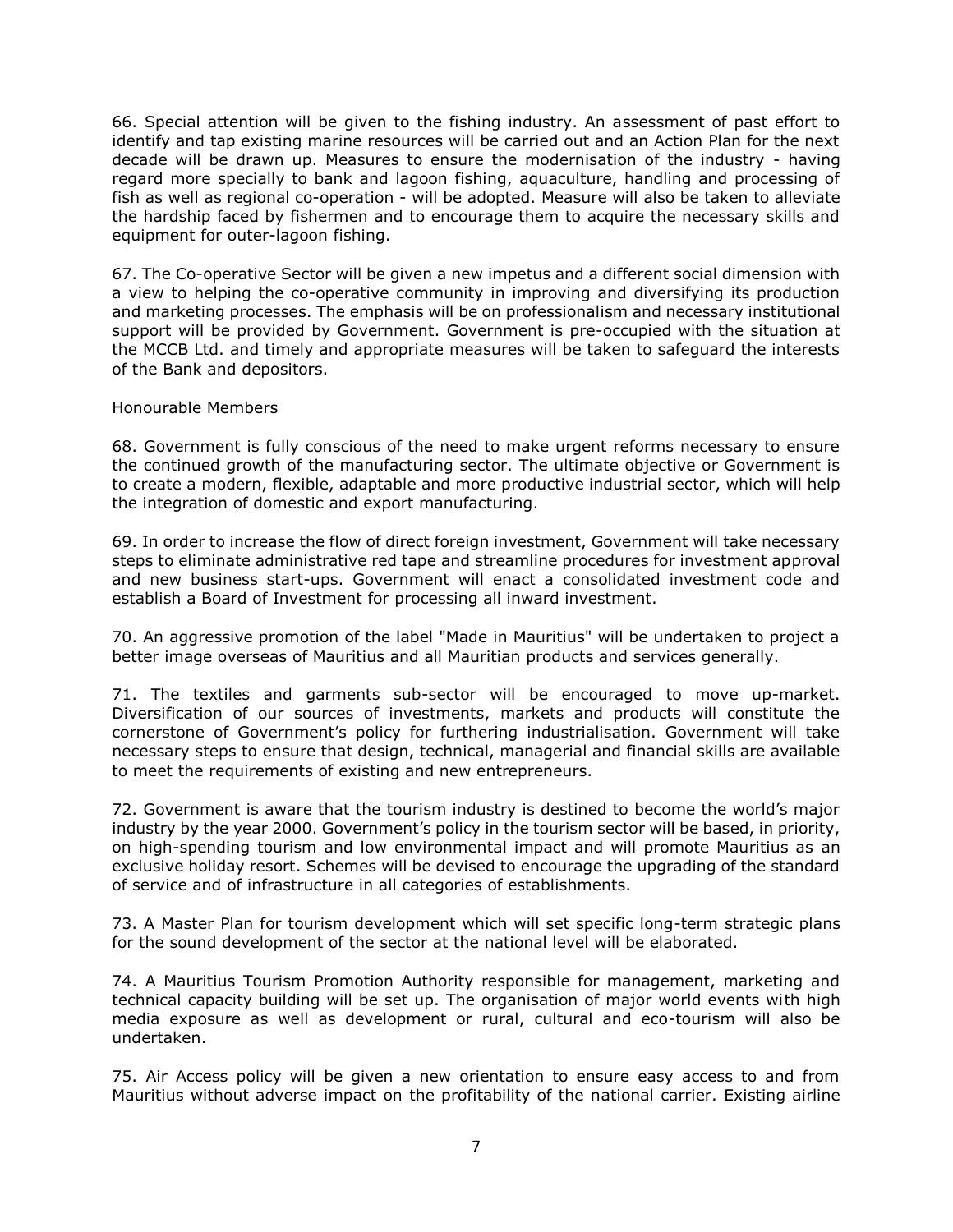route networks will be improved and the policy to extend the network with additional links will be explored.

76. Urgent attention will be given to the promotion of tourist attractions of Rodrigues as a complementary destination to Mauritius. A tourist office will be opened in Rodrigues.

#### Honourable Members

77. Government believes that in the fast emerging international economic context, the services sector will need to occupy a priority place as one of the main engines of economic growth. With a view to attaining this objective, Government will encourage the application of modern international business practices and the adoption of state-of-the-art technology.

78. Government will foster the development of the capital market, especially by creating a functioning bond market as well as an enhanced regulatory structure to inspire greater public confidence in capital market activities. The development of collective investment schemes such as mutual funds and unit trusts will be further emphasized to increase public participation in long term investment. Mauritian expertise in Fund Management will be built up to support investment activities in the offshore sector and for the provision of investment in the region.

79. Government will promote the development of other non-bank financial sectors notably by the setting up finance houses, building societies, factoring companies, merchant banks, leasing companies and venture capital funds along with appropriate legislation to regulate these new emerging sectors.

80. Government will further consolidate the insurance sector as well as pension business in order that the public contractual savings are properly utilised. The regulatory framework for the insurance sector will be improved.

81. As regards the Freeport, Government will ensure a rapid development of the infrastructure to cater for a much higher level of Freeport activities and an aggressive marketing campaign in the region will be undertaken.

82. A modernisation of our legislative framework will be undertaken to ensure a more balanced development of our financial services sector.

83. Government will take steps to democratise the economy. A Monopolies and Mergers Commission will be established to prevent over-concentration of economic power and the abuse thereof through market dominance. Anti-trust legislation will also be introduced. A Director of Fair Trading and a consumer Ombudsman will be appointed to ensure real market competition and the protection of the rights of consumers. The possibility of introducing legislation to enable individual consumers to undertake class-action suits on behalf of all consumers in case of unfair trading practices or consumer exploitation will be examined.

84. As part of Government's policy against consumer exploitation, the activities of the State Trading corporation will be reviewed to ensure that no supply shortages exist in critical areas. Appropriate amendments will be brought to the State Trading Corporation Act with a view to having greater transparency, stimulating competition and providing a better service to the consumers.

85. Government will publish a Master Plan on Privatisation of State-owned assets to define its policy and to support the democratisation of ownership. Government will ensure that, in the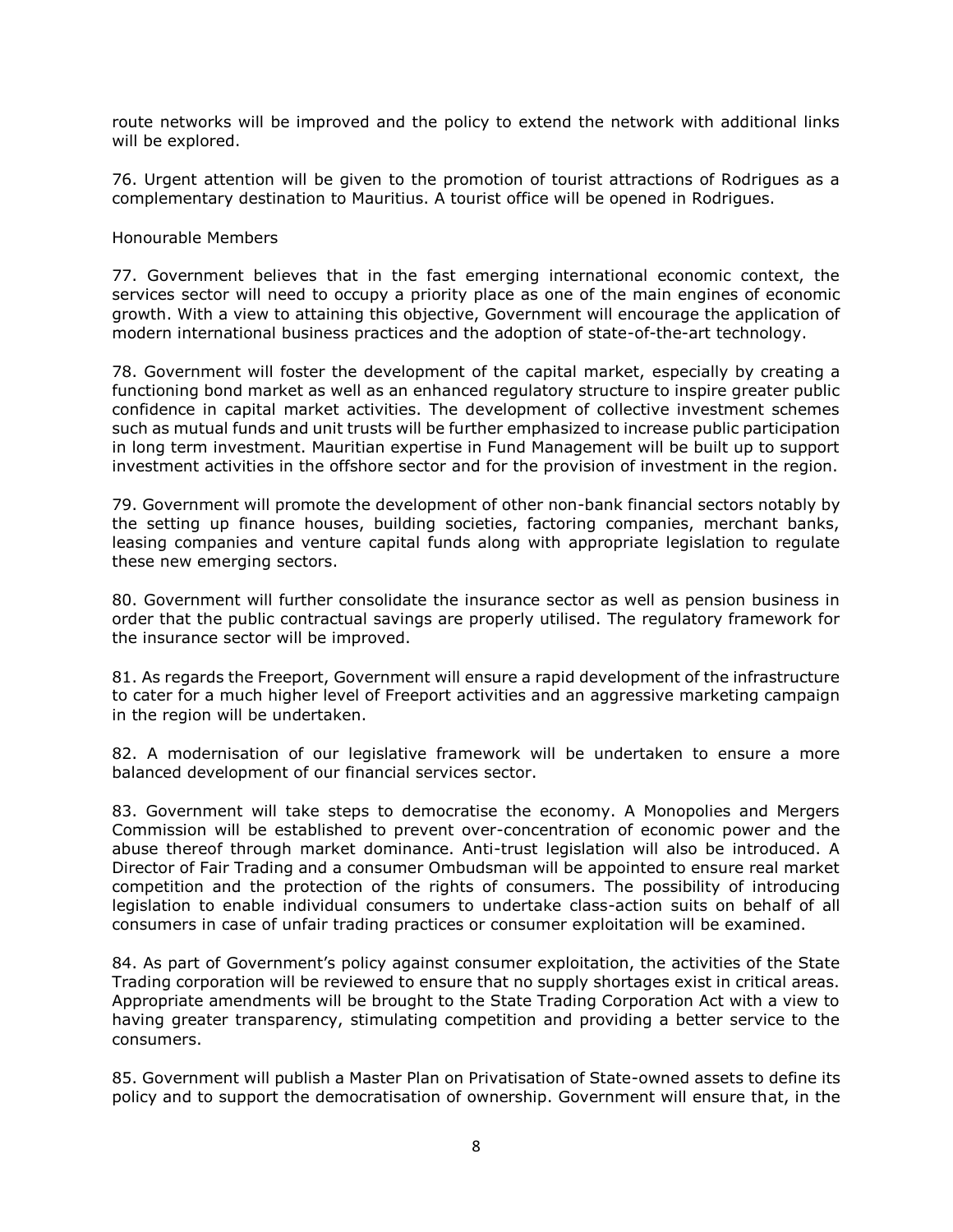context of a mixed economy, strategic enterprises with public participation will be properly managed. New legislation will be introduced to enable Government through a "golden share" to ensure that major decisions of privatised enterprises deemed to be strategic are in the national interest.

86. Government, in concertation with all the social partners, will, as a matter of priority, promote a productivity and performance culture at all levels.

87. Government will usher in a skills revolution at all levels and in all sectors in order to ensure an optimal development and utilisation of our human resources. A National Productivity Board will be set up to better prepare our citizens to the challenges of competition and technological change.

88. A Charter for Employment, which will redefine the rules and regulations concerning recruitment, hours of work and salary, will be introduced so as to better reinforce the socioeconomic development of the country. Special attention will be given to introducing urgently the system of part-time work.

89. In its task of ensuring economic growth and improvement in the conditions of employment of the labour force, Government will maintain a permanent social dialogue. In this context, a new legislative framework will be introduced to regulate industrial relations, encourage participation of workers in both the management and capital of enterprises, and promote security at work. A new Labour Act will be introduced.

90. A Trade Union Trust Fund will be created to support Trade Unions. The National Economic Development Council will become a privileged forum for dialogue including the promotion of healthy industrial relations and for developing consensus on issue of national significance.

## Honourable Members

91. Mauritius will have to move up the technology ladder if it is to remain competitive internationally, cut out a special place for itself in the world market and expand income and output. This can best be achieved by a strategy targeted at promoting the development and application of science and technology (S & T) in all areas of economic importance. Government will publish an S & T strategy in the near future. The Mauritius Research Council will be called upon to work closely with other research institutions such as the Food and Agricultural Research Council, the Mauritius Sugar Industry Research Institute as well as the Tertiary Education Commission.

92. A National Information Technology Plan for the next ten years will be formulated. This Plan will establish the basis for the new hi-tech Mauritian society. The structure, role and functions of the National Computer Board and all institutions involved in informatics in the public sector will be reviewed and rationalised.

93. In the field of telecommunications, Government will facilitate the liberalisation of the telecommunications sector and reform the laws governing the Mauritius Telecommunications Authority in order to create a level playing field for all operators. In order to secure connectivity with the rest of the world, a second International Gateway will be established to accommodate a new Satellite Earth Station. The selection of the new site will take into account the need to eventually land submarine cables. Mauritius will in fact be proposed as a candidate for an intermediate landing point for submarine cable systems currently in the pipeline and likely to cross the southern Indian Ocean area. Such cable landings will firmly place the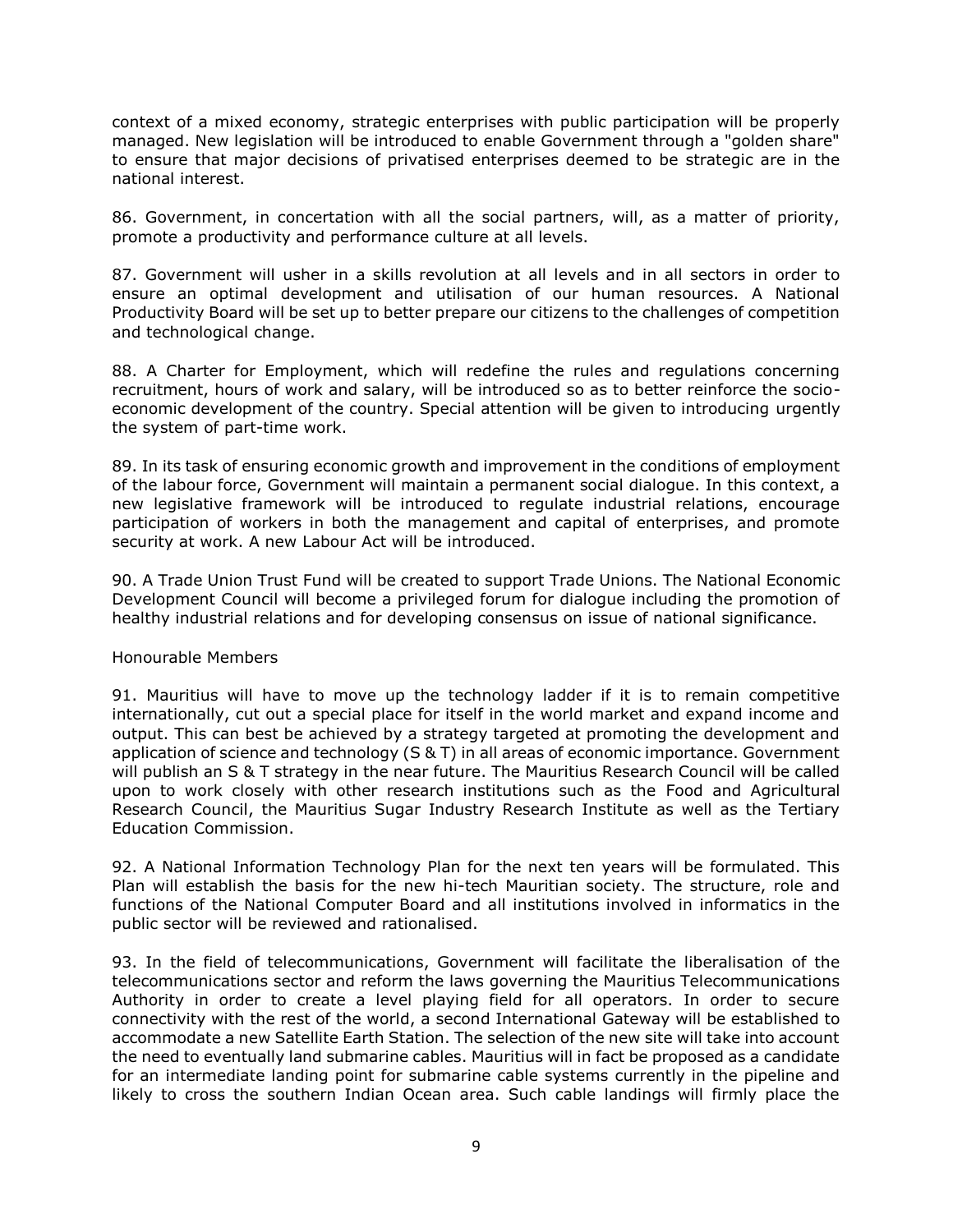country on the major information super-highways. Connectivity with Rodrigues will be strengthened by additional satellite circuits while the domestic network on the island will be doubled to cater for existing and future demand.

94. In this drive to modernise and expand the various sectors of economic activity, Government will ensure that special attention is given to the state of the environment. The fight against environmental degradation will be stepped up.

95. Our national heritage will be protected, particularly our flora and fauna. Special attention will be given to the protection of lagoons and coastal zones. The possibility of providing financial and other incentives to combat pollution and the setting up of a police of the environment will be examined.

## Honourable Members

96. The challenges that must be addressed as part of our economic strategy for the next millennium are enormous and demanding. However, Government will ensure that all our actions and philosophy will have as prime objective the development of the Mauritian citizen. The progress of our nation will be undertaken by every one of us and will be for the benefit of future generations. In this endeavour, every attempt will be made to ensure the most appropriate balance between economic growth, social justice and the preservation of human values.

97. Government recognises that the underlying economic and social welfare conditions have changed fundamentally since the origin of the Welfare State in the country. The most vulnerable social categories have to be identified, their needs determined and welfare provisions planned in terms of the anticipated evolution of our society. Government will publish a White Paper on the Welfare State.

98. Government will spare no effort to assist the reinsertion of those who have been left out of the mainstream of economic and social development. A multi-disciplinary study is being undertaken to analyse the real causes of the phenomenon of exclusion and marginalisation. In the light of this study, appropriate measure will be taken in both urban and rural areas to combat this phenomenon.

99. Government will propose a "Marshall Plan" to provide pathways out of poverty and deprivation for the poorer sections of our community. This Plan will provide an integrated approach to the development of whole neglected regions with the provision of special classes for low-performing students, nurseries, pre-primary schools, day-care centres, schools sports and leisure activities, upgrading of infrastructure and community centres. Priority will be given to the rehabilitation of some 50 CHA housing estate as well as the Dockers Flats through infrastructural works in sewerage disposal and the provision of drains, roads, lighting, water supply and telephones. The phasing-out of sugar estate camps will be accelerated. The sugar Industry Labour Welfare Fund Housing Estates will also be rehabilitated.

## Honourable Members

100. The aim of Government is to enable every Mauritian citizen to have access to proper medical care through a better utilisation of resources. The medical services will be decentralised and modernised with a view to rendering them more accessible to the poorer classes of our citizens. In this context, a Public Health Management Act will be passed.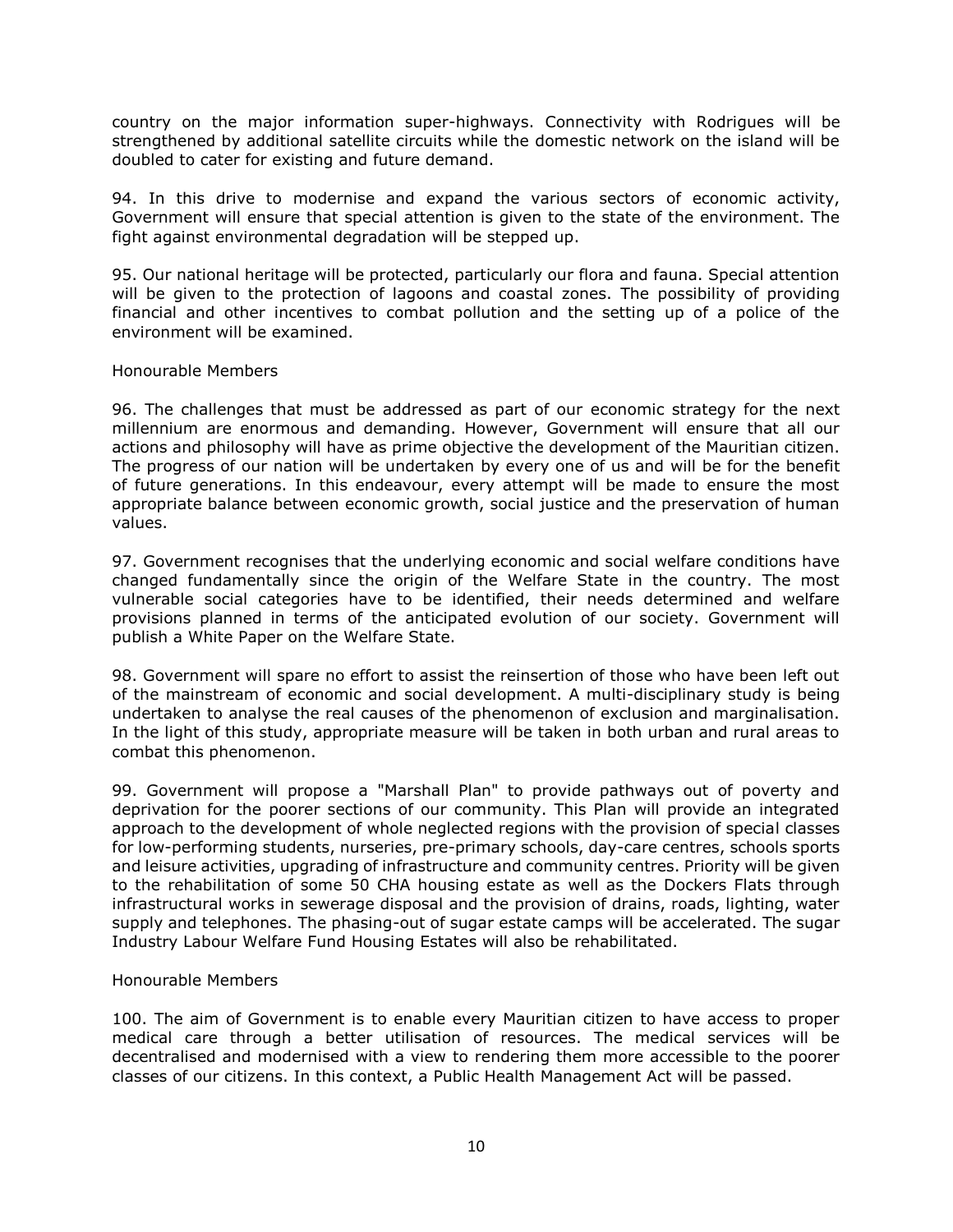101. A feasibility study with a view to introducing the concept of the family doctor service through a National Health Insurance Scheme will be undertaken. A Patients Charter will be introduced to enable health consumers to have access to an efficient and equitable health service.

102. The setting up of private health institutions will be encouraged. Government will ensure that private health care institutions provide an efficient and quality service in conformity with acceptable norms.

103. Government will publish a White Paper on options for a comprehensive reform of the health sector and will follow it up with an Action Plan for health sector reform.

#### Honourable Members

104. Recognising that education is a pre-requisite for modernising our society and for economic development, Government will review the education system as a whole to ensure that quality education is provided at all levels starting at pre-primary schools where all children will have the full benefits of free education. Teacher training will be given high priority. Zones for Priority Education - targeting low-performing schools - will be established with a view to providing them with additional support. A system of remedial education will be implemented at the primary level. Educational psychologists, social workers and specialised teachers will be recruited to cater for children with special needs and learning problems.

105. The Mauritius College of the Air will be reorganised so as to more effectively democratise education by bringing it to the home of all Mauritians.

106. Government will make proposals for a reform of the Certificate of Primary Education examination. Oriental languages will be included for ranking at the CPE without prejudice to the rights of other children not offering these languages.

107. At the secondary level, emphasis will be on science teaching, professional training and on increasing student intake at the Form I Level through the construction of more State Colleges and the provision of additional classrooms in existing ones. Private Secondary Schools will be encouraged to improve their infrastructure through a system of concessional rate loans from the Development Bank of Mauritius.

108. At the tertiary level, the Tertiary Education Commission will be called upon to draw up an overall plan of action for all tertiary institutions so as to ensure maximum utilisation of existing resources. A Fellowship scheme will be instituted for graduates to continue postgraduate studies and specialised courses of excellence throughout the world.

#### Honourable Members

109. Government is conscious of the strains, which the evolution of the socio-economic situation in recent years has put on the family. Government will implement a policy aimed at enabling every child to evolve in an effective and materially secure environment, encouraging the financial independence of women, developing the sense of responsibility of the man as a father and husband and at providing social services as an essential support for the family.

110. The Child Protection Act will be revised to give more powers to the police to act in cases of child violence and abuse and the exploitation of children. The activities of the National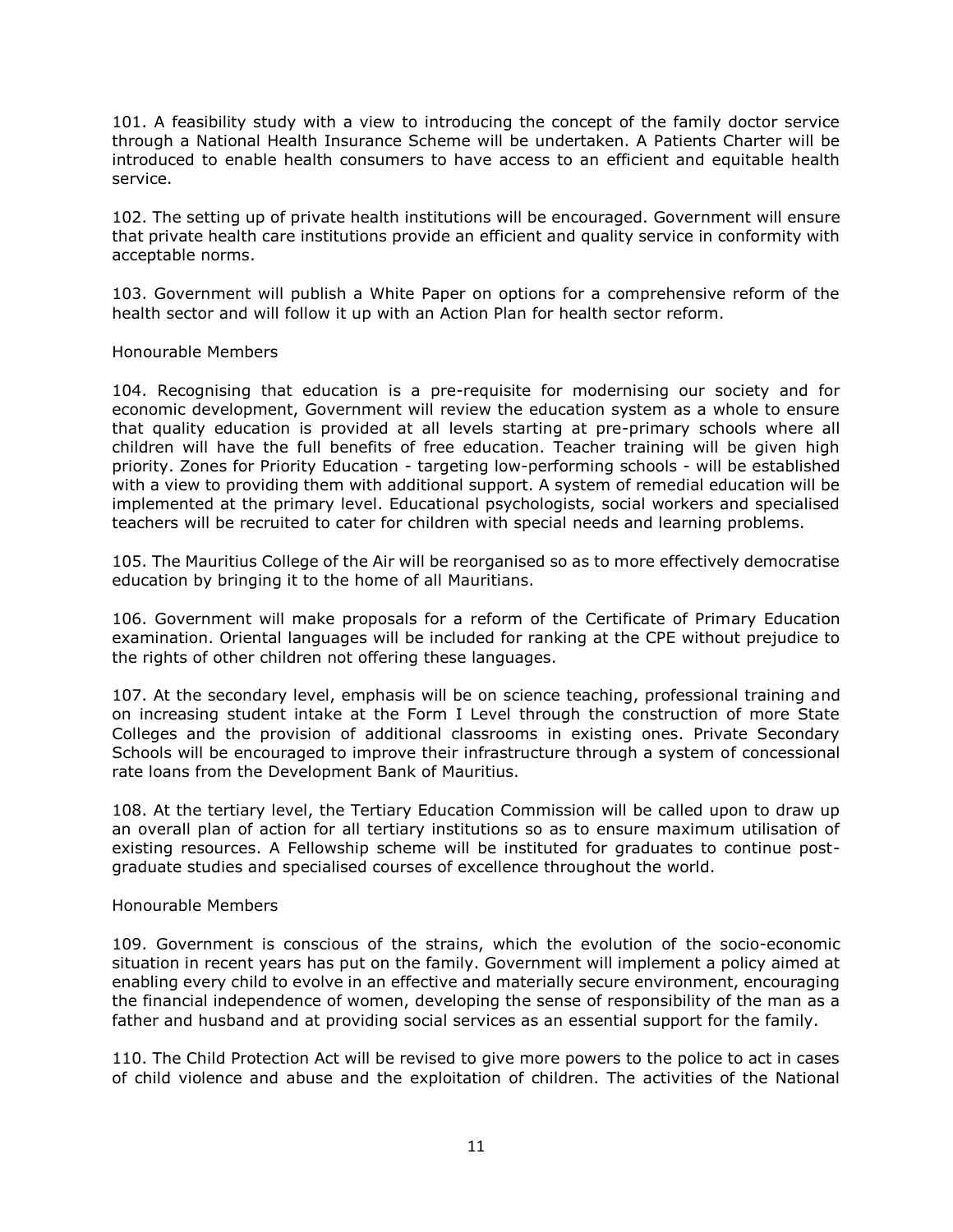Children's Council will be decentralised. A Domestic Violence Act will be passed for the protection of women and children.

111. With the gradual ageing of our society, Government will evolve a policy for the old aged person based on an active solidarity towards aged persons of limited means and the construction of homes for old people without adequate family support. Government will also take necessary steps so that old people have access to appropriate leisure activities.

112. Government will also pay a special attention to the plight of Ex-Servicemen, who by their participation at different levels in the Second World War, have honoured our country.

113. Government firmly believes that arts and culture constitute a powerful instrument to bring down barriers between man and man. Government will provide for arts and culture to play a greater role in fostering understanding and tolerance. It will also take the necessary steps to consolidate the unique position of Mauritius as a crossroad of cultures.

114. Government's policy in the area of leisure will take into account the specific needs and constraints of various groups of people and individuals. Government will encourage the development of a dynamic leisure industry. Young people will be provided greater facilities to be initiated to the arts and other hobbies. At the same time parents who work long hours and our senior citizens will be given better opportunities to participate in various leisure activities.

115. Government will review the existing set-up in the sports sector and will also redefine its objectives. Emphasis will be laid on the development of mass sports. Encouragement will be given to our sports elite to enable them to reach higher performance. Attention will be given to the creation of easily accessible sports infrastructure in all regions. Consideration will also be given to addressing the needs and aspiration of under-privileged young people.

#### Honourable Members

116. The provision of decent housing to each family will be a key priority of Government. Towards this end, a comprehensive programme of housing development aimed at responding especially to the housing needs of low and middle-income groups will be elaborated and implemented.

117. The undertaking of Government to redeploy the workers of the ex-CHA will be implemented.

118. Land, which is a scarce resource in Mauritius, has come under severe pressure as a result of competing demands from various sectors. Proper management of our land resources is necessary to ensure that the sectors most requiring land are not starved. Government will carefully manage the use of available land within the framework of National Physical Development Plan.

119. In line with rapid changes in the social and economic environment of the country, efforts will be made to facilitate progressive and balanced development in the property market. Thus, the existing legislation governing this sector, namely the Landlord and Tenant Act, which dates back to 1960, will be reviewed and appropriate enactment will be made to stimulate property development and create a modern and healthy environment, while at the same time affording protection to the tenants.

Honourable Members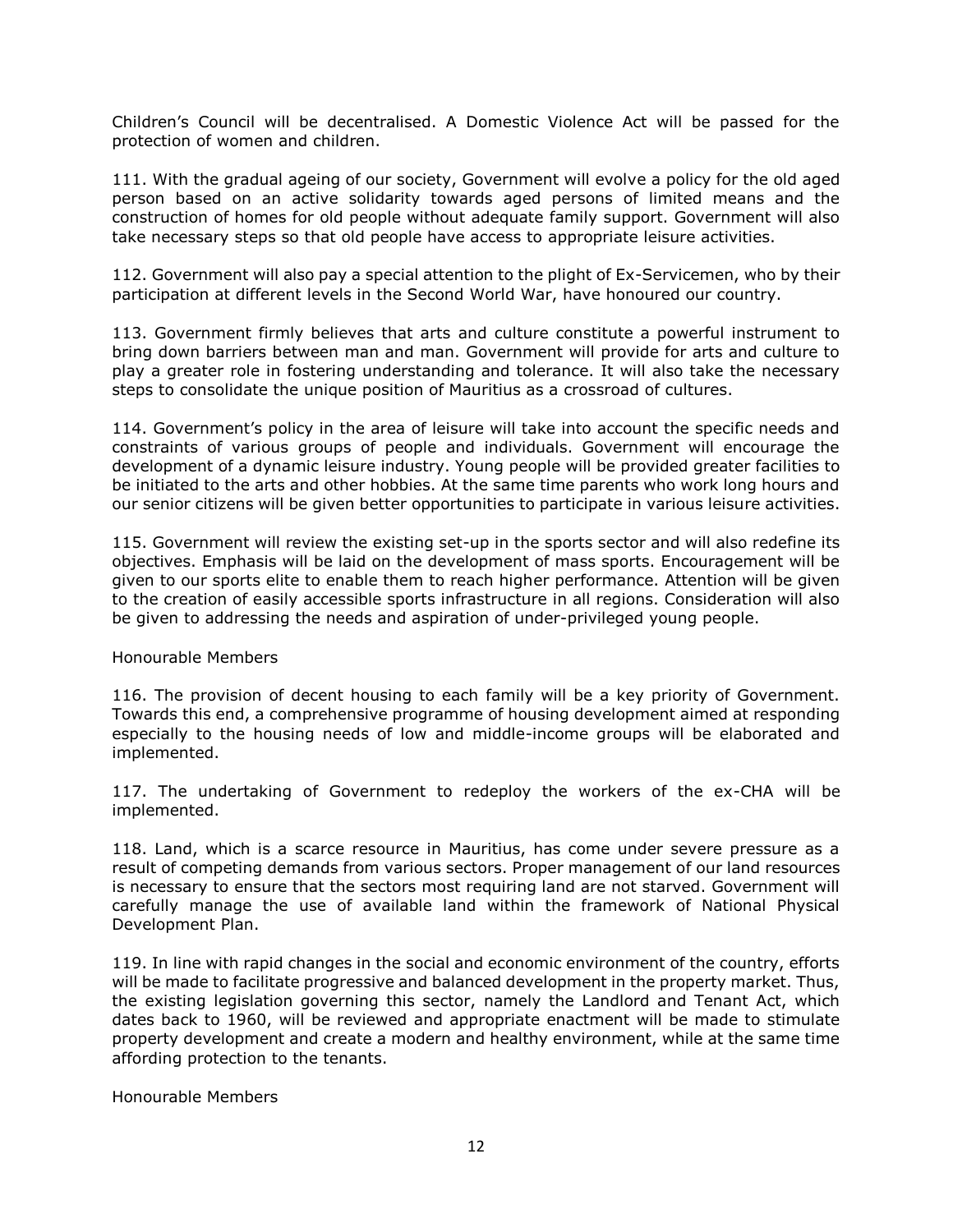120. Conscious of the problems of traffic congestion and the growing number of road accidents, Government will elaborate an action plan on traffic management and road safety.

121. As our present public transport system does not adequately respond to the development needs of the country, government will establish a National Transport Policy which, among other things, will examine the various options for an alternative mode of mass transit in the Port Louis - Curepipe corridor. A review of the organisational set-up of individual bus operators will be carried out.

122. The infrastructure for the Vehicle Examination Centres will be modernised. Priority projects to upgrade road and traffic infrastructure will be implemented.

123. A comprehensive programme focusing on policy reforms and infrastructure improvements will be undertaken in consultation with employees' representatives to further enhance the productivity and efficiency of the port of Port Louis. The implementation of this programme will help the port to become internationally competitive and will provide a boost to efforts to make Mauritius a regional trade centre and transshipment base.

124. Major infrastructure works for the modernisation of the airport will be carried out and a blueprint prepared for further airport expansion and development. Particular emphasis will be laid on provision of facilities for passenger safety and security.

125. Government will encourage a more systematic and strategic approach to future developments in the energy sector including a medium-term and a long-term energy plan, with a greater participation of private capital. The Central Electricity Board will be restructured for greater efficiency and the Central Electricity Board Act will be updated.

126. More efforts will be made to optimise the use of renewable sources of energy such as bagasse and solar energy. Energy-saving habits among consumers will be actively promoted.

127. Government will review the structure and management of the water sector with a view to greater co-ordination and effectiveness. The Central Water Authority will be re-organised to cope cost-effectively with the competing demands for water. Major investments will be made in infrastructure for water resource development. The quality of drinking water, the reduction of losses in the network as well as efficient irrigation systems will be accorded greater attention.

128. Government will ensure the timely implementation of the priority projects identified in the Sewerage Master Plan including the Grand Baie, Baie du Tombeau and St. Martin projects. The project aimed at the treatment of waste water for re-use in agriculture will be accelerated.

129. Efforts to protect and preserve the quality of the marine environment will be further reinforced. A Coastal and Marine Conservation and Management Project aimed at monitoring the quality of the marine environment and the establishment of marine parks will be implemented and the coastal zone management plan extended.

## Honourable Members

130. Government is aware that no true democracy can exist without local democracy. In this context, Government proposes to grant a new status to local government authorities through greater decentralisation. Real powers will, therefore, be given to local authorities in fields, which include internal management, physical planning and environmental control.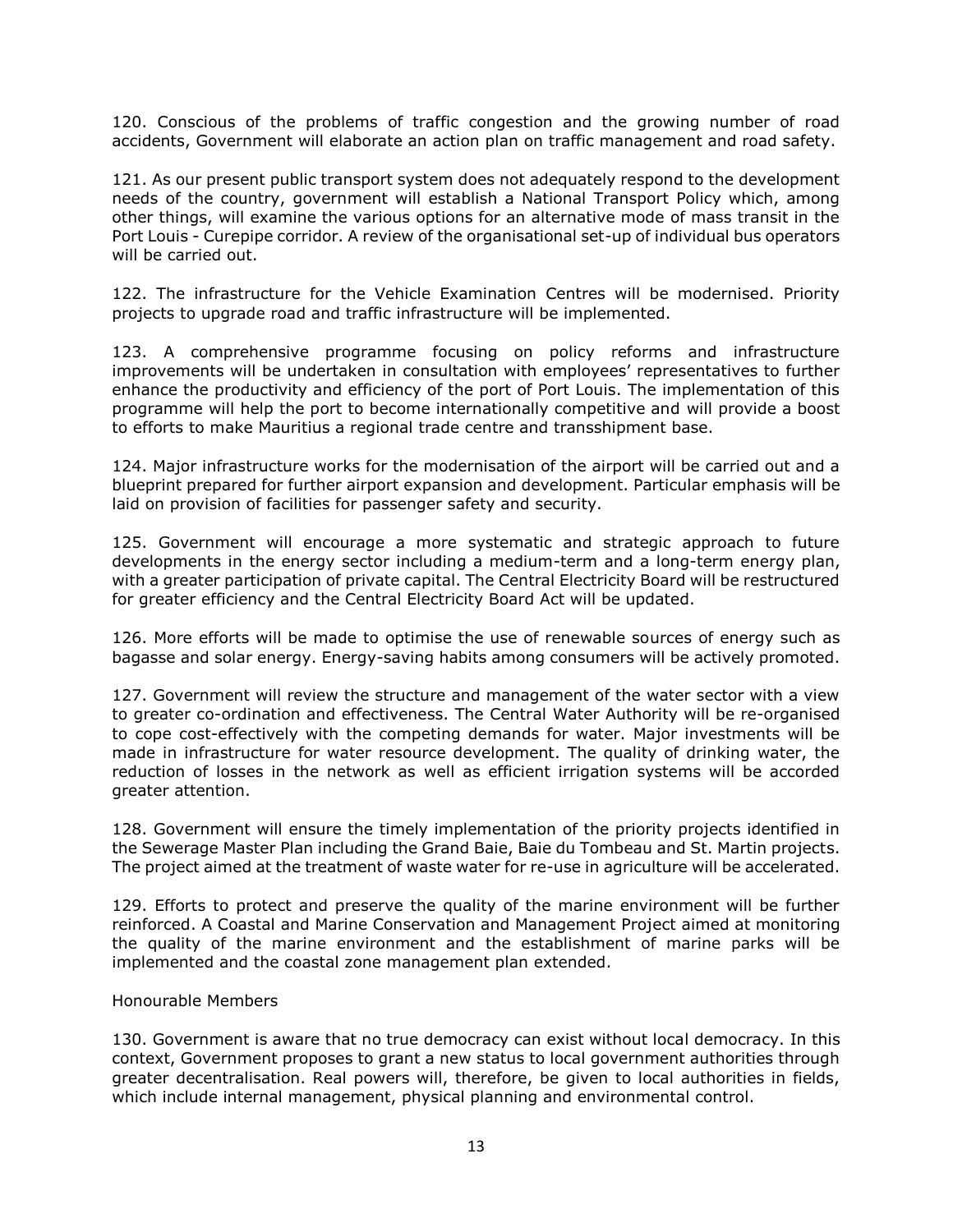131. A real partnership between the Central Government and Local Government authorities will be set up for the implementation of policies for youth, sports, arts, culture and leisure. The local authorities will be provided with adequate resources, human and financial, to enable them to meet their new responsibilities. The powers of the Local Government Service Commission will be reviewed to give the local authorities adequate control over staff matters. A new Local Government Act will be passed to reflect this new approach. A decision concerning the holding of municipal by-elections or municipal elections due in October will be taken in the light of the new policy.

#### Honourable Members

132. Government is conscious of the need to recognise the specificities of the Island of Rodrigues and its people. Government believes that the inhabitants of Rodrigues should participate fully in the socio-economic development of the island. In this context, a larger degree of autonomy, within the context of the policy of decentralisation, will be given to Rodrigues. A framework to enable the private sector to join more actively in the development effort will also be put in place.

133. An integrated approach to the development of tourism, handicraft, agro-industries and fisheries will be the cornerstone of Government's policy for Rodrigues. Particular attention will be given to the protection of the environment and the fight against erosion.

134. Greater emphasis will be put on communications between Rodrigues and Mauritius and within Rodrigues itself. An audio-visual project, within a policy of building closer links between the islands of Mauritius and Rodrigues will be implemented.

135. As regards the outer islands, Government will make every effort to raise the standard of living and the quality of life of the residents, with a special attention to the island of Agalega. Efforts will be directed to improve communications between the outer islands and the mainland.

136. Government proposes to undertake a techno-economic survey to assess the potential of the island of St Brandon and its surroundings.

## Honourable Members

137. The numerous strategies and policy objectives enunciated to-day will prepare our country to meet the challenges of the emerging world economic, social and political order as we enter confidently the next millennium. With its new mandate, Government will strive with unflinching commitment to achieve the goals of economic development, social justice and national unity in the interest of the nation at large. Together, with the support of the population we shall build a united and strong nation, where people of different religious and cultural backgrounds can prosper in mutual respect, peace and harmony.

138. A new era will thus emerge, characterised by high standards of transparency and public accountability, a deep sense of fair play and good governance with a leadership devoid of arrogance of power and close to the aspirations of the common people.

Honourable Members